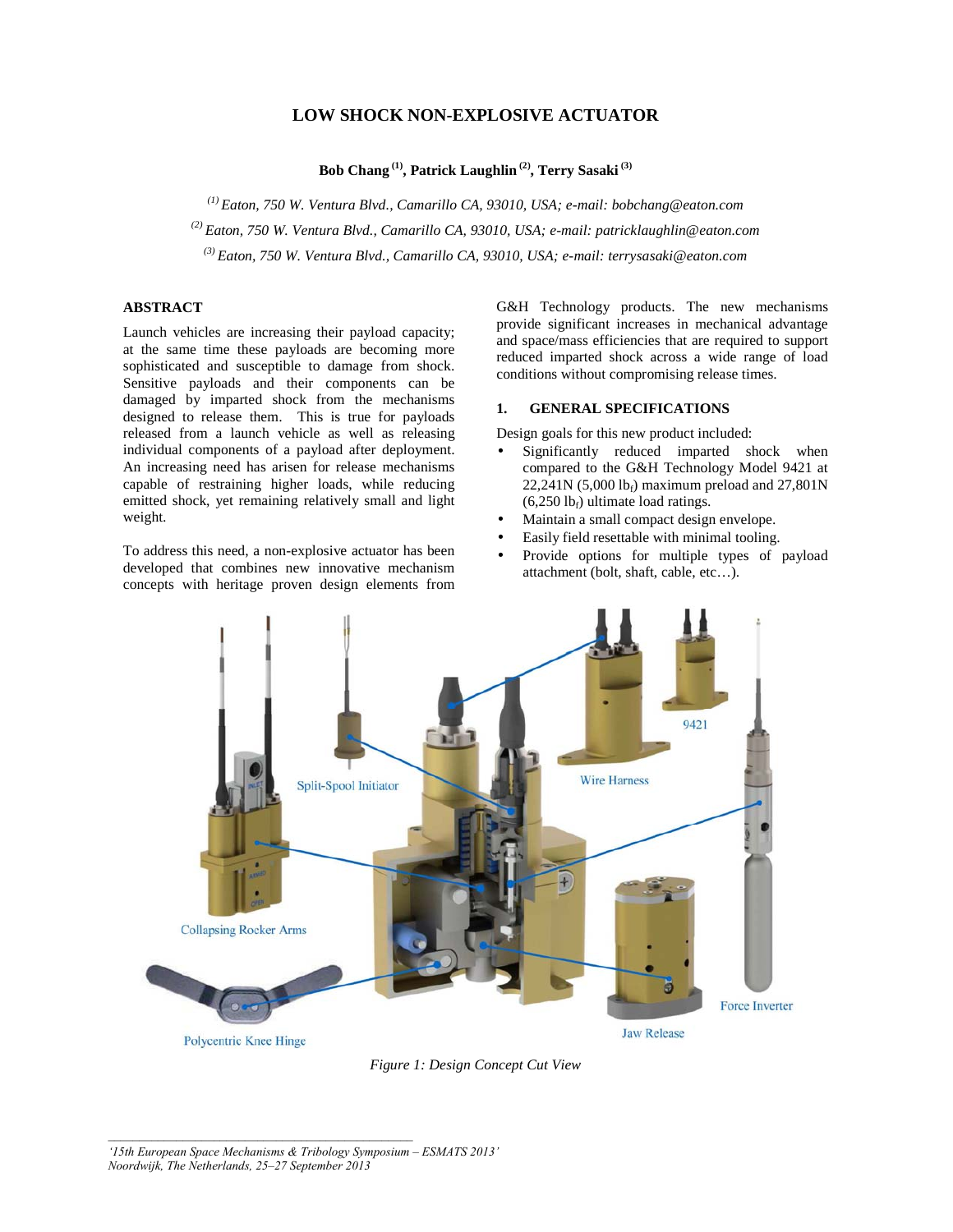- Allow for an initial attachment misalignment of at least 4°.
- Reduce cost by using Commercial Off The Shelf (COTS) components and design for manufacturing methodologies.
- Reduction of risk by leveraging heritage-proven platforms and design elements.

### **2. DESIGN CONCEPT**

A combination of heritage proven and new design elements were utilized to produce a reliable and predictable device. Fig. 1 shows a partial cutaway view of the initial conceptual design, surrounded by the heritage products from which existing design elements were utilized.

The G&H Technology Model 9421 separation nut requires a 1,112N (250 lb<sub>f</sub>) preload spring to overcome the frictional forces imparted by the locking sleeve during actuation. Upon actuation, the locking sleeve is stopped by a rubber damper. Fig. 2 shows a cross section of the Model 9421 in its armed position. The shock created from this hard stop contributes towards the majority of the source shock and is inherent in the design.



*Figure 2: Model 9421 Cross section.* 

The Low Shock Non-Explosive Actuator eliminates the need of the driving spring by using a portion of the payload preload for separation. In order to achieve this, a system of mechanical advantage is necessary to reduce the preload down to the operational limits of the split spool initiator.

### **2.1. Patented Split-Spool Initiator**

The split-spool initiator assembly is shown in Fig.3. The spool is comprised of two half cylinders with a conical surface on one end. One spool half incorporates a fusible link wire while the other half has features to tie off the restraining wire after wrapping. The two spool halves are placed together and the restraining wire is connected to the spool via a looped end to the fusible link wire. After the spool halves are wrapped spirally, the other end of the restraining wire is tied off to the other spool half to complete assembly. When the spool is placed in the actuator, it is held in compression between the wiring harness insulator and the plunger which is in contact with the conical surface of the spool.



*Figure 3: Split Spool Assembly Armed* 

When an electrical pulse is applied, the fusible link opens and the looped end of the restraining wire is freed. As the restraining wire unravels, the spool halves are free to separate allowing the plunger to drive through as shown in Fig. 4. The Low Shock Non-Explosive Actuator uses two initiator spools working independently allowing the system to actuate normally in the event of firing circuit failure.



*Figure 4: Split Spool Assembly Initiated* 

#### **2.2. Force Inverter**

The force inverting mechanism converts the downward load from the tension shaft to an upward load on the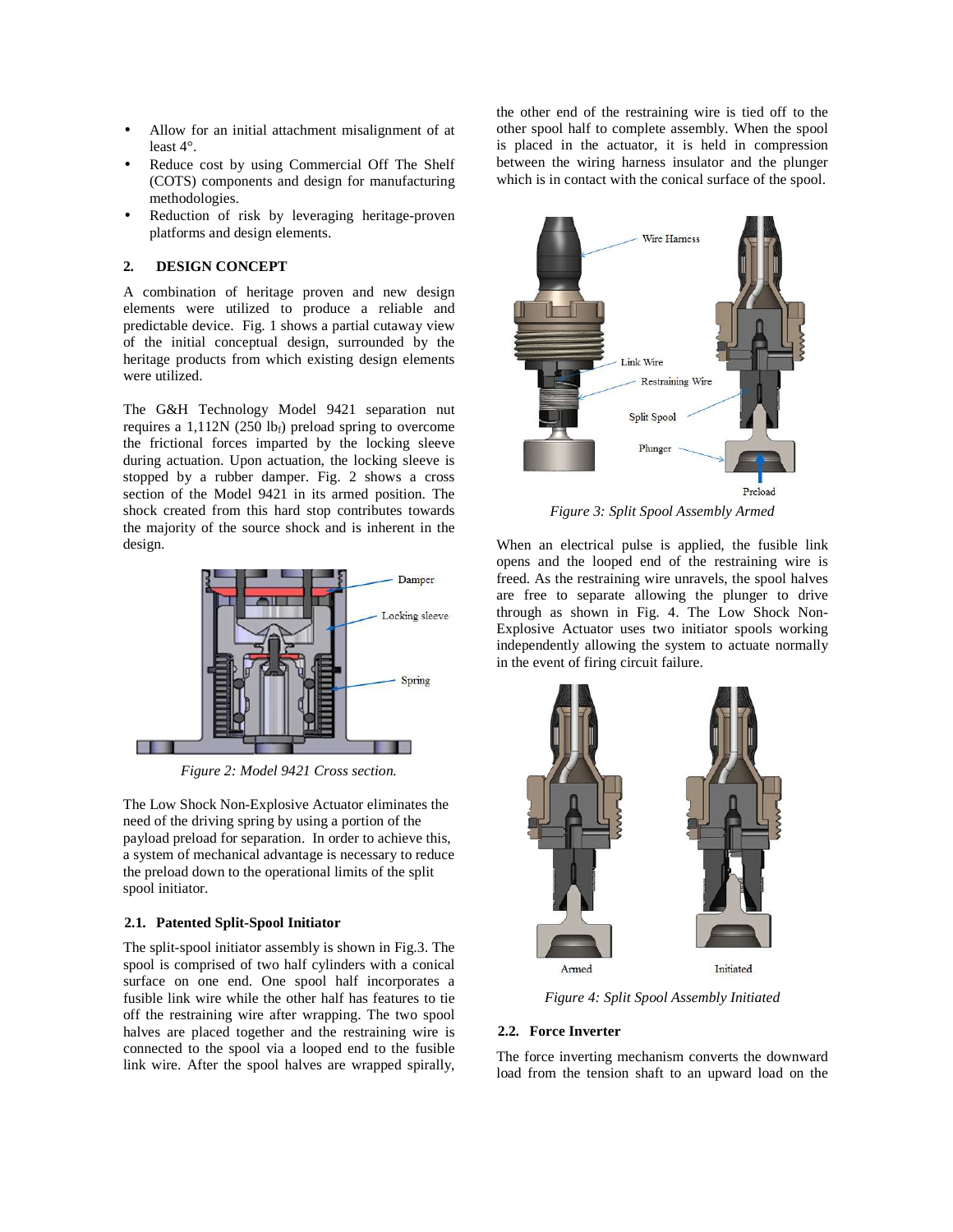plunger against the spool assembly, as shown in Fig. 5. In addition to changing the direction of the load, the interaction of angled geometry of the components increases the overall mechanical advantage of the system by approximately 2.5:1.



*Figure 5: Force Inverter* 

## **2.3. Collapsing Rocker Arms**

The collapsing rocker arm is a departure from prior rocker assembly designs. The collapsing rocker allows the redundant spool assembly system to function when either or both spool assemblies are initiated. Fig 6 shows the assembly when armed with the load path.



*Figure 6: Collapsible Rocker Arms - Armed* 

When one of the two redundant spools is initiated, the rocker arm rotates with respect to each other and the carriage is free to displace downward as shown in Fig. 7. The mechanism allows the rocker to function independently with respect to the spool assembly.



*Figure 7: Collapsing Rocker Arm - Initiated* 

#### **2.4. Polycentric Knee Hinge**

The polycentric hinge design is similar to a 4-bar crankrocker that is typically used in a knee brace design. The difference in the mechanism is that the crank angle is limited to crank and connecting rod angle.

The Low Shock Non-Explosive Actuator uses the concept of an angle limited polycentric knee hinge mechanism in a configuration that the output link is not reciprocating and uses a double sided 4-bar crank slider as shown in Fig. 8. The linkage length and angle was varied in order to increase overall mechanical advantage in the system.



*Figure 8: Polycentric Hinge Design* 

## **2.5. Jaw Release**

The jaw release mechanism is a derivation of the G&H Technology's jaw release mechanism. The mechanism releases a threaded shaft with a ball end, allowing for initial attachment misalignment. The Low Shock Non-Explosive Actuator uses this concept and has a segment that can swivel at angles up to 5° conically from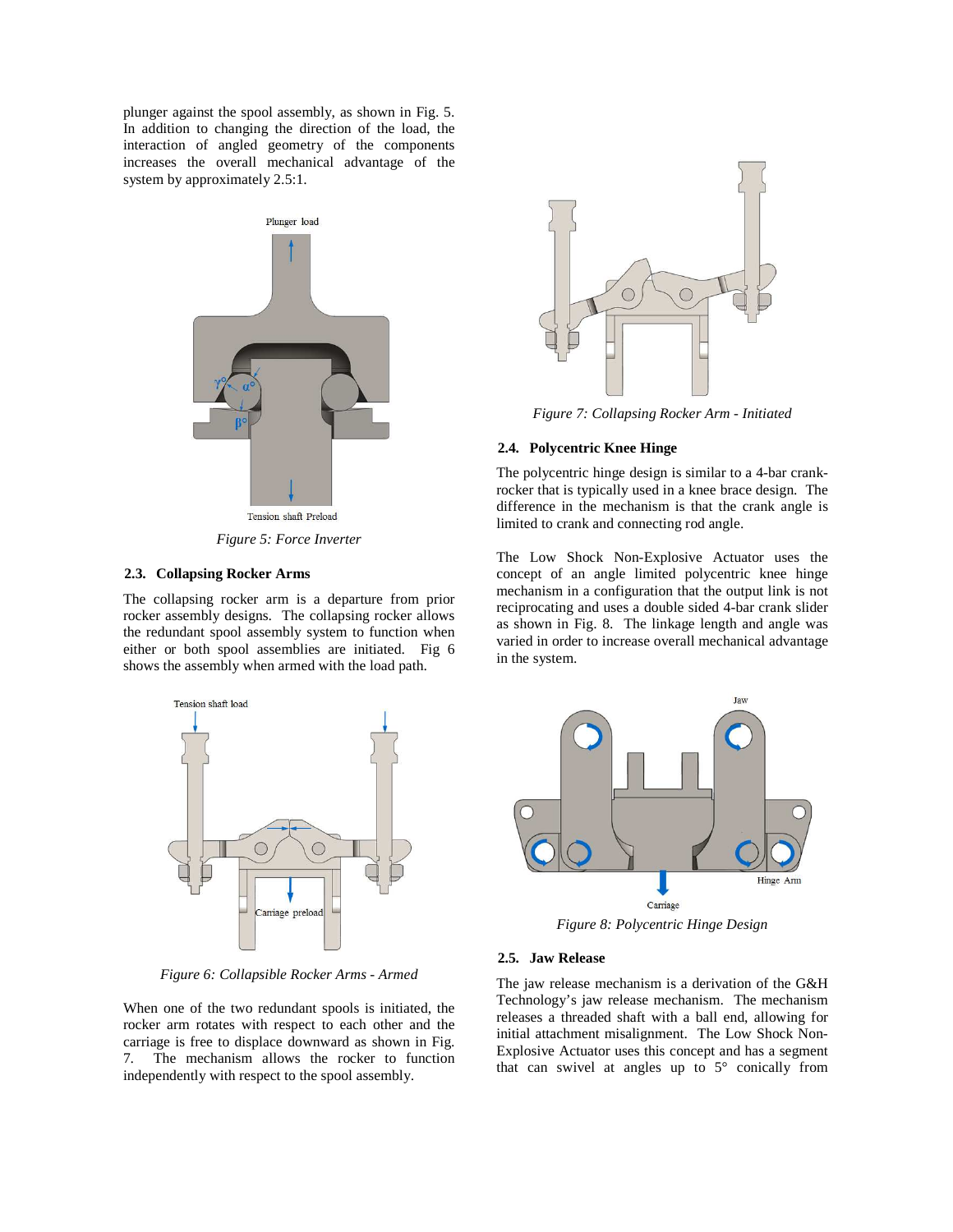vertical. Fig. 9 shows the threaded segment payload attachment configuration which may be substituted for other types of attachments such as a threaded shaft.



*Figure 9: Jaw Release* 

## **2.6. Cost and Risk**

The assembly consists of 38 different parts and 4 subassemblies. Of the 38 parts;

- 17 are military specification or COTS components.
- 11 are existing heritage-proven designs.
- 10 are new unique components.

By using COTS parts and heritage parts, cost and risk is minimized.

# **3. OPERATION AND RESETTING**

## **3.1. Operation**

Once the separation device is mounted using 4X #6-32 screws and washers, the payload can be attached with a proof preload of  $22,241N$  (5,000 lb<sub>f</sub>). The separation device can be wired to a typical pyrotechnic circuit. Fig. 10 through Fig. 12 shows the operation sequence based on a single circuit actuation.

- 1. Armed Fig.10
	- a. A current pulse is applied to one of the initiator spools.
- 2. Spool Initiation Fig. 11
	- a. Plunger displaces upward as the spool halves separate.
	- b. Tension shaft moves downward as the bearings move outward.
	- c. Collapsing rockers rotate clear of each other.
	- d. Carriage moves downward.
	- e. Hinge arms rotate from the carriage displacement.
	- f. Jaws rotate from the hinge arm movement around housing joint.
	- g. Segment moves downward from the rotation of the jaws.
- 3. Actuated Fig. 12
	- a. The jaws open to a point which allows the sacrificial segment to clear the actuator.
	- b. The bumper tubes prevent metal to metal contact of the internal components at the end of travel.



*Figure 10: Armed* 



*Figure 11: Spool Initiated* 



*Figure 12: Actuated*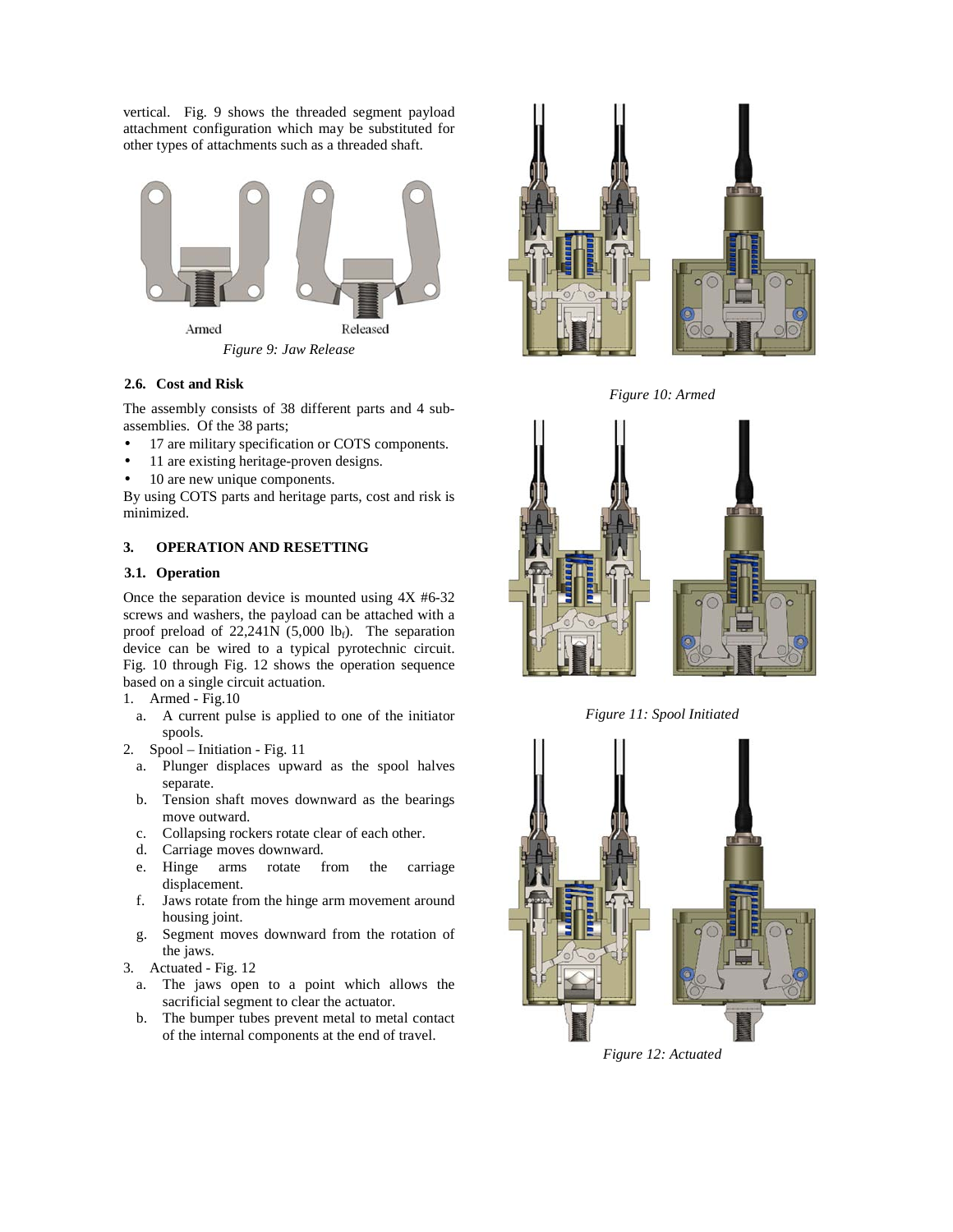# **3.2. Resetting**

From lessons learned from heritage products and customer feedback, resetting of the Low Shock Non-Explosive Actuator is accomplished within a couple of minutes. The only tools needed for resetting are a simple resetting stand, spanner wrench, #6-32 screw and driver. The user will be able to reset on the spot with minimal downtime during any testing.

### **4. INITIAL PROTOTYPE**

#### **4.1. Initial Evaluation**

Preliminary testing identified opportunities for several design refinements. Modifications were made to the initial prototype in order to perform further evaluation on the unit. These changes were implemented to prove out the viability of the design concept. In addition, sections of the housing were cut away, in order to visually evaluate the motion of the internal components during additional testing.

### **4.1.1. Hinge Arm**

The hinge arm of the mechanism was altered as well. The initial design had the arm joints horizontal to each other. This results in a purely horizontal load. Due to tolerances, the arm may rotate in a clockwise or counter clockwise direction, depending on the angle between the two joints. This was alleviated by creating an initial angle between the joints to ensure that the mechanism could only rotate in one direction as shown in Fig. 13. A mechanical stop was also added to prevent rotation of the arm in the opposite direction.



*Figure 13: Arm modifications* 

#### **4.1.2. Carriage stability**

Secondary testing revealed a lateral instability in the motion of the carriage that prevented preloading to the maximum designed capacity of the actuator. This was found to be caused by altering the initial angle of the hinge arms. In a classical 4 bar crank-slider mechanism, the slider (carriage) is guided on a rail in order to provide a purely linear translation.

The carriage in the initial design would rotate when preloaded due to the instability created from the initial angle of the hinge arm. This was alleviated by drilling and press fitting 4 pins on each side of the carriage. The pins would press up against the aluminium housing to prevent any rotation when preloading the device as shown in Fig. 14.



*Figure 14: Carriage modification* 

#### **4.2. Mechanical Advantage Test**

In order to achieve the ultimate load of 27,801N (6,250  $lb_f$ ) of preload without damaging the spool assembly, a mechanical advantage of 25:1 was necessary.

The prototype was loaded into a fixture as shown in Fig 15. The fixture allowed for a load cell to be attached in replacement of the spool and a compression load cell to measure the bolt preload.

Fig. 16 shows the plot of bolt preload vs. time on the primary axis and spool load and mechanical advantage vs. time on the secondary axis. The plot shows that an average of 20:1 mechanical advantage was achieved. The load was limited to approximately 13,344N (3,000  $lb<sub>f</sub>$ )



*Figure 15: Spool load test set up*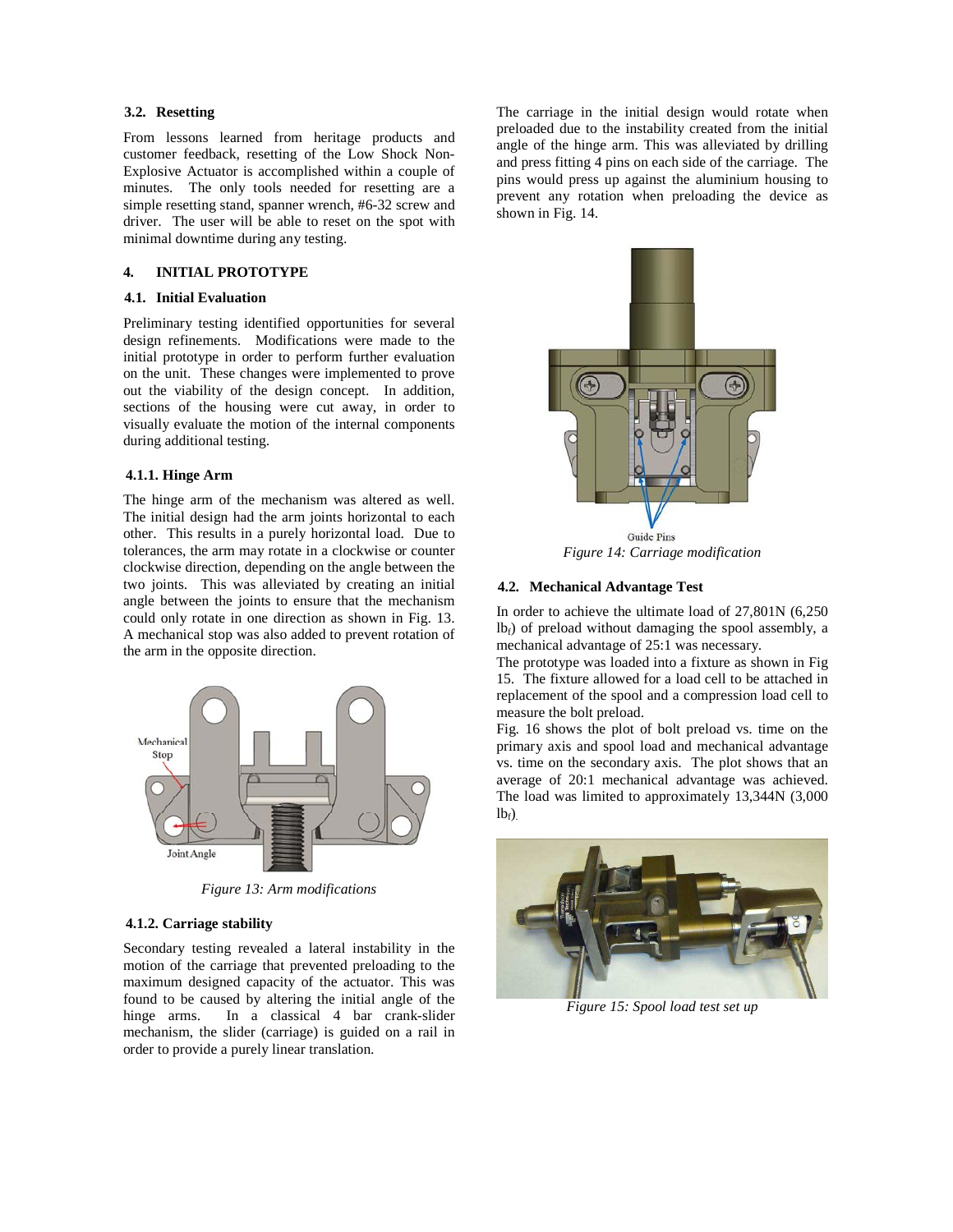

*Figure 16: Mechanical Advantage* 

#### **4.3. Source Shock Test**

One of the primary reasons for the new design was to reduce the shock imparted from the separation device. A model 9421 series separation nut was used as a comparison to the new Low Shock Non-Explosive Actuator.

### **4.3.1. Test Setup**

The test setup used a  $61 \text{ cm} X 61 \text{ cm} X 1.9 \text{ cm}$  thick  $(2)$ ft. X 2 ft. X 0.75 in.) aluminium plate. The plate was suspended using a bungee cord on each corner. Two triaxial accelerometers were mounted approximately 5 and 10 inches away from the center of the plate as shown in Fig 17.

The test performed was to electrically actuate each separation device; with zero preload and with various preloads.



*Figure 17: Example Test Set up* 

# **4.3.2. Test Results**

Initial results shows shock is reduced in comparison to

the Model 9421. Fig. 18 is a summary of the shock response spectrum (SRS) results. It has a plot of both devices that is separated at preloads of zero and 6,672N  $(1,500 \text{ lb}_f)$ . In frequencies below 100 Hz, the 9421 generates a shock more than 100 times greater than the Low Shock Non-Explosive Actuator.



*Figure 18: SRS at various loads* 

Fig. 19 shows the Low Shock Non-Explosive Actuator SRS with loads of zero,  $4,448N$  (1,000 lb<sub>f</sub>), and  $6,672N$  $(1,500 \text{ lb}_f)$ . The dark blue line represents zero load with the SRS curves increasing with preload. This shows that the payload preload is the dominant source of shock. The source shock due to payload release is inherent in the concept of a quick releasing actuator (< 25 milliseconds release time).



*Figure 19: SRS of Low Shock Non-Explosive Actuator at various loads* 

Fig. 20 shows the Model 9421, with the same preloads. The curves are all approximately the same. This shows that the preload spring, internal to the unit, is the dominant source of shock up to 6,672N (1,500 lbf).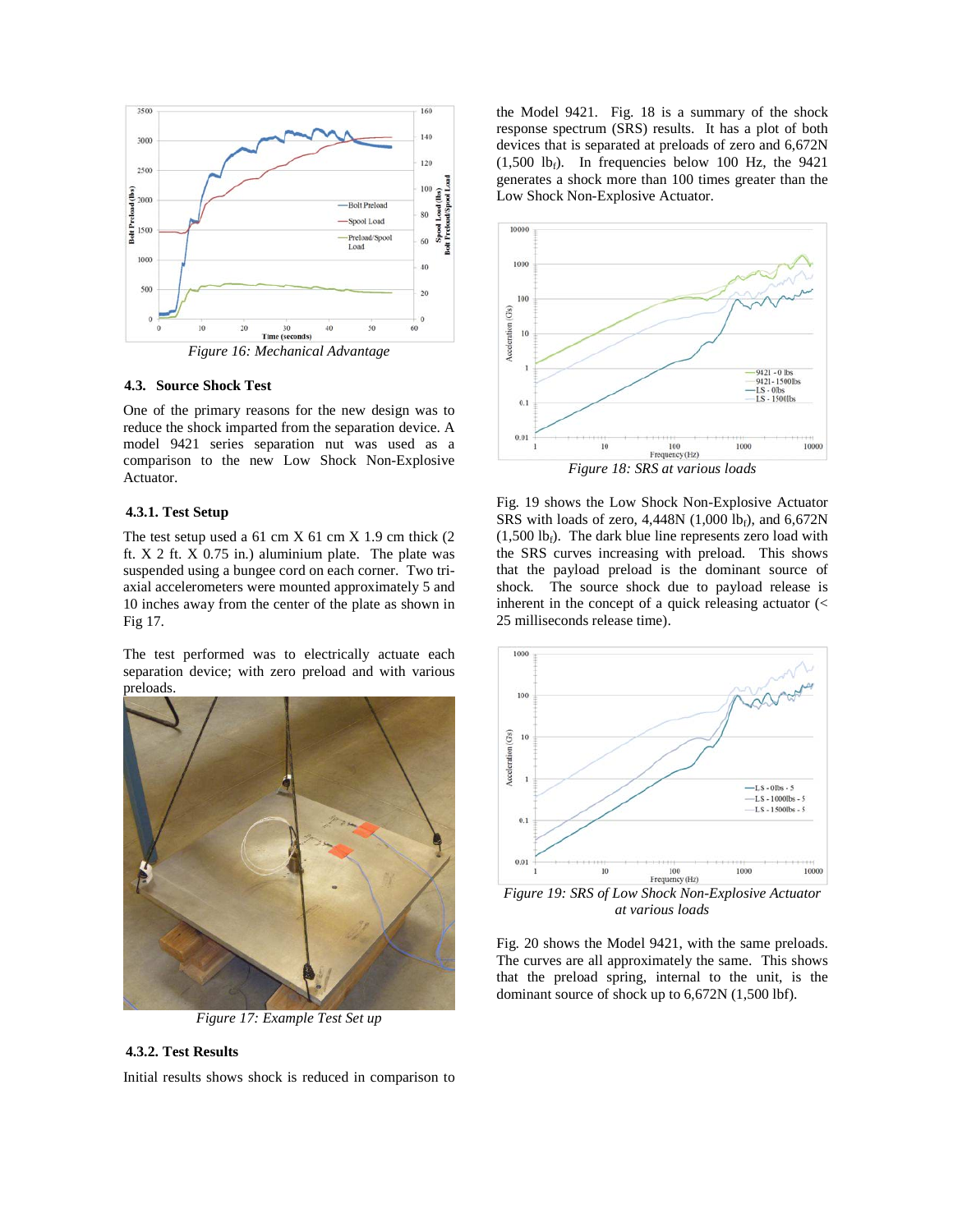

*Figure 20: SRS of 9421 Actuator at various loads* 

# **5. VERSION 2.0 DESIGN IMPROVEMENTS**

### **5.1. Force reduction**

From the initial testing, there was not enough margin in the mechanical advantage to safely reach 27,801N  $(6,250 \text{ lb}_f)$  ultimate preload. Since most of the mechanism incorporates heritage proven designs, the focus was modifying the polycentric hinge design.

Hand calculations were initially performed in order to determine the length of the jaw (crank) and the arm (connecting rod). Finite element analysis was performed in order to determine the reaction force at each pin joint. Fig 21 and 20 shows the 2 planar views of the Finite Element Model (FEM), with joints of the polycentric hinge defined for a preload of 27,801N  $(6,250 \text{ lb})$ . Table 1 shows the reaction force at each joint. The load shown in the table is only for ½ the model (13,900N per side). All pin joints were sized in accordance with the expected loads.



*Figure 21: Pin joints definition in X-Y plane* 



*Figure 22: Pin joints definition in Y-Z plane* 

|       |                           | <b>Force Newtons (lbs)</b> |                   |                  |
|-------|---------------------------|----------------------------|-------------------|------------------|
| Joint | <b>Description</b>        | X-dir                      | Y-dir             | Z-dir            |
|       | Jaw to Load<br>Plate      | $-3,336$<br>$(-750)$       | 12,455<br>(2,800) | 0                |
| 2     | Jaw to Arm                | 12,010<br>(2700)           | 1,334<br>(300)    | 0                |
| 3     | Arm to<br>Carriage        | $-12,010$<br>$(-2700)$     | 1,334<br>(300)    |                  |
| 4     | Carriage to<br>Rocker Arm | 0                          | 1,334<br>(300)    | 4,448<br>(1,000) |

The reaction loads were found at the base of the housing and the interface between the collapsing rocker and tension shaft, as shown in Fig. 23.

The load that is applied to one of the tension shafts is approximately  $1,334N$  (300 lbf). With the mechanical advantage of the force inverter of 2.5:1, the total load on the spool is expected to be  $445N$  (100 lb<sub>f</sub>), well below the limit of the spool. The base of the housing had a reaction force of  $25,132N$  (5,650 lbf), distributed between the four mounting pads.



*Figure 23: Load on Housing and Tension Shaft*